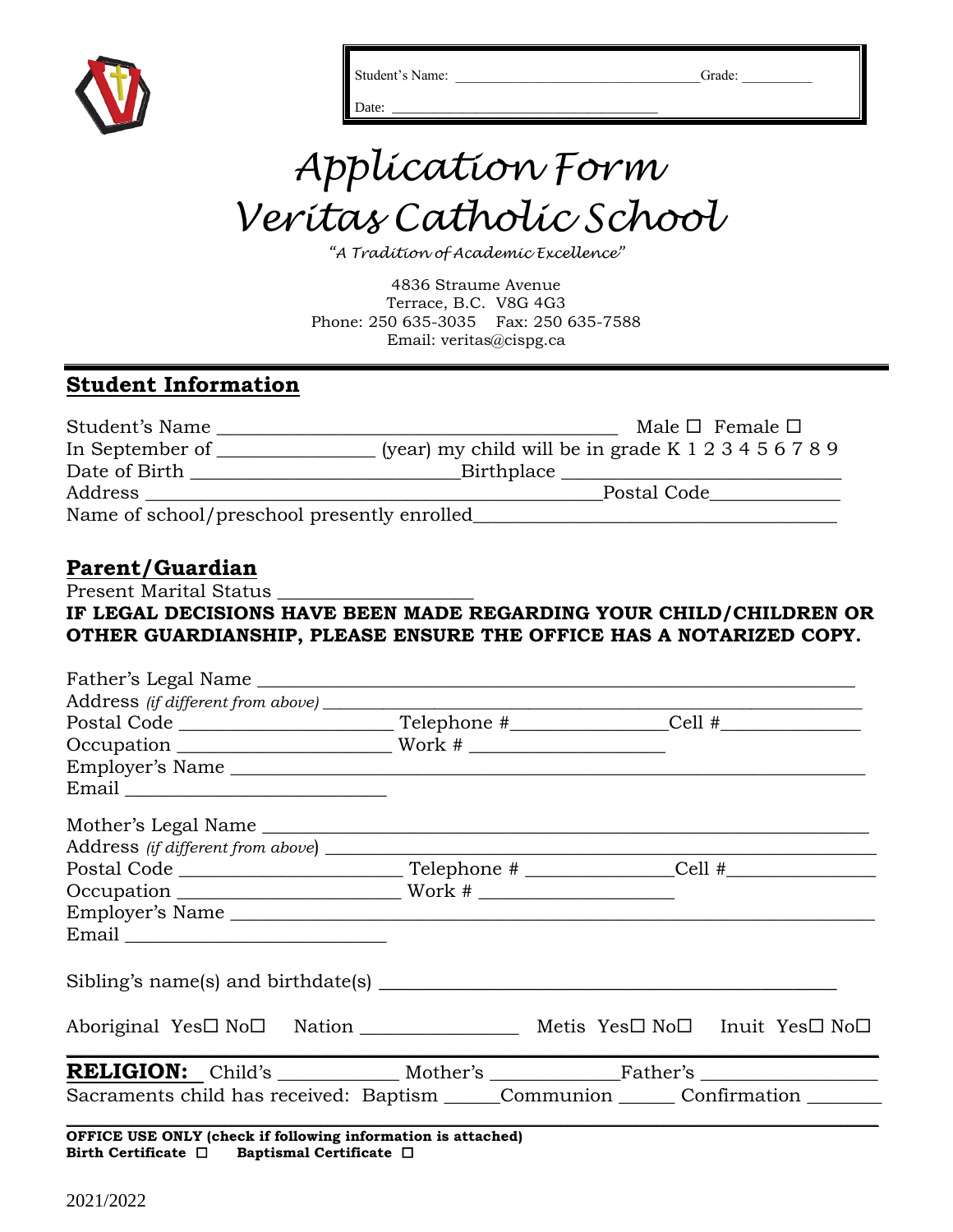## **Emergency Information**

| Telephone $\frac{1}{2}$ $\frac{1}{2}$ $\frac{1}{2}$ $\frac{1}{2}$ $\frac{1}{2}$ $\frac{1}{2}$ $\frac{1}{2}$ $\frac{1}{2}$ $\frac{1}{2}$ $\frac{1}{2}$ $\frac{1}{2}$ $\frac{1}{2}$ $\frac{1}{2}$ $\frac{1}{2}$ $\frac{1}{2}$ $\frac{1}{2}$ $\frac{1}{2}$ $\frac{1}{2}$ $\frac{1}{2}$ $\frac{1}{2}$ $\frac{1}{2}$ |  |               |                         |  |
|-----------------------------------------------------------------------------------------------------------------------------------------------------------------------------------------------------------------------------------------------------------------------------------------------------------------|--|---------------|-------------------------|--|
|                                                                                                                                                                                                                                                                                                                 |  |               |                         |  |
|                                                                                                                                                                                                                                                                                                                 |  |               |                         |  |
|                                                                                                                                                                                                                                                                                                                 |  |               |                         |  |
|                                                                                                                                                                                                                                                                                                                 |  |               |                         |  |
|                                                                                                                                                                                                                                                                                                                 |  |               |                         |  |
| Please indicate if your child has any of the following concerns:                                                                                                                                                                                                                                                |  |               |                         |  |
| Vision ___________ Wears glasses ________ Contact Lenses _______ Other __________                                                                                                                                                                                                                               |  |               |                         |  |
| Hearing _________ Wears Hearing Aids _______________________________ Other _________________________                                                                                                                                                                                                            |  |               |                         |  |
| Allergies ________ Type __________________ Emergency treatment __________________                                                                                                                                                                                                                               |  |               |                         |  |
| Asthma __________ Type ____________________ Emergency treatment _________________                                                                                                                                                                                                                               |  |               |                         |  |
| Diabetes _________ Requires Insulin _________________________________ Other ________________________                                                                                                                                                                                                            |  |               |                         |  |
|                                                                                                                                                                                                                                                                                                                 |  |               |                         |  |
|                                                                                                                                                                                                                                                                                                                 |  |               |                         |  |
|                                                                                                                                                                                                                                                                                                                 |  |               |                         |  |
|                                                                                                                                                                                                                                                                                                                 |  |               |                         |  |
| Is your child currently on a Individual Education Program?                                                                                                                                                                                                                                                      |  | Yes $\square$ | $\overline{N}$ o $\Box$ |  |
| (if yes, please provide a most recent copy of the IEP with the application package)                                                                                                                                                                                                                             |  |               |                         |  |
| Is your child able to participate in a full P.E. Program? $Yes \Box$                                                                                                                                                                                                                                            |  |               | $\rm No$ $\Box$         |  |
|                                                                                                                                                                                                                                                                                                                 |  |               |                         |  |
|                                                                                                                                                                                                                                                                                                                 |  |               |                         |  |
|                                                                                                                                                                                                                                                                                                                 |  |               |                         |  |

### **A COPY OF YOUR CHILD'S BIRTH CERTIFICATE AND BAPTISMAL CERTIFICATE MUST ACCOMPANY THIS APPLICATION. A MEETING WITH THE PASTOR AND PRINCIPAL WILL BE ARRANGED BEFORE ACCEPTANCE IS GRANTED. THE FILING OF THIS APPLICATION DOES NOT MEAN AUTOMATIC ACCEPTANCE.**

**THERE IS A \$15.00 NON REFUNDABLE APPLICATION FEE TO BE MADE PAYABLE TO VERITAS SCHOOL.**

**ONE MONTH'S NOTICE IS REQUIRED IF YOU WITHDRAW YOUR CHILD FROM THE SCHOOL. IF THIS NOTICE IS NOT RECEIVED YOU WILL BE CHARGED FOR AN ADDITIONAL MONTH'S TUITION. THANK YOU.**

**\_\_\_\_\_\_\_\_\_\_\_\_\_\_\_\_\_\_\_\_\_\_\_\_\_\_\_\_\_\_\_\_\_\_\_\_\_\_\_\_ \_\_\_\_\_\_\_\_\_\_\_\_\_\_\_\_\_\_\_\_\_\_\_\_\_\_** 

 **(Signature of parent) (Date)**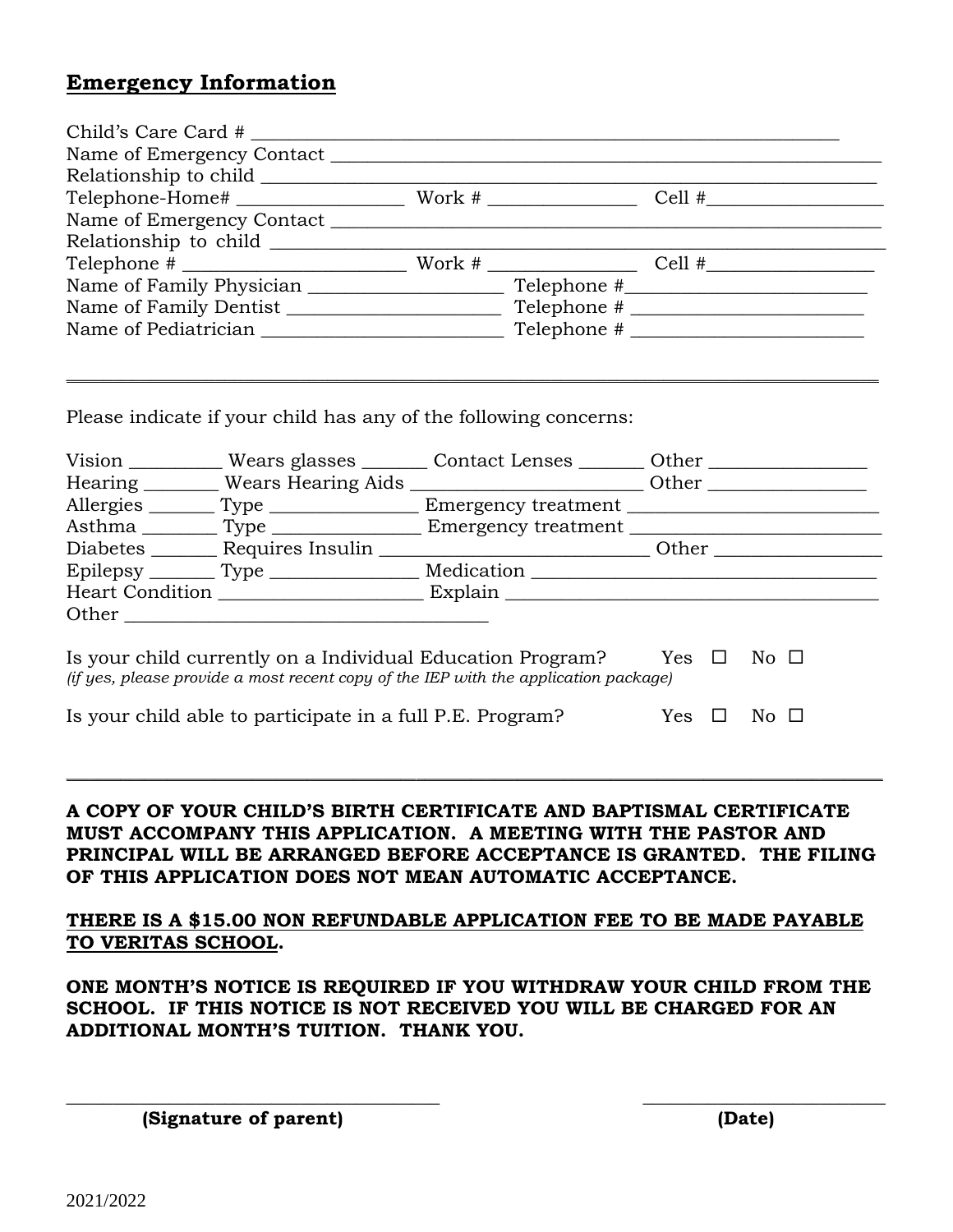# **Non-Catholic Involvement in the Religious Program**:

All non-Catholics will be expected to participate in the entire educational program of the school, including the religious program and celebrations.

# **Family Life Program**:

The intent of the program is to assist parents in promoting the integration of Catholic Christian principles into the whole pattern of human life. The program aims at helping the child to develop his/her moral, social, emotional, physical and intellectual capacities in a manner that promotes a positive self-image and respect for the dignity of others.

I/We acknowledge and recognize that the school, when accepting a student for enrollment, has set aside a place for that student for the full academic year, to the exclusion of other prospective students. All tuition and other fees are to be paid promptly. Not paying fees may result in cancellation of registration. I/We will ensure that our son/daughter will abide by the school's requirements.

I/We agree to supply all educational, psychological, legal and other relevant information. I/We do hereby give Veritas School permission to transport our son/daughter on any scheduled field trips during the school year.

Parent's Signature

| I hereby certify that I am the Parent $\Box$                               |  | Legal Guardian $\,\Box$ |  |
|----------------------------------------------------------------------------|--|-------------------------|--|
| of the above student and that I am a Canadian Citizen or Landed Immigrant. |  |                         |  |

 $\overline{\phantom{a}}$  , which is a set of the set of the set of the set of the set of the set of the set of the set of the set of the set of the set of the set of the set of the set of the set of the set of the set of the set of th

I hereby certify that the above information is accurate and complete.

| Father/Legal Guardian | Date |  |
|-----------------------|------|--|
|                       |      |  |

Mother/Legal Guardian \_\_\_\_\_\_\_\_\_\_\_\_\_\_\_\_\_\_\_\_\_\_\_\_\_\_\_ Date \_\_\_\_\_\_\_\_\_\_\_\_\_\_\_\_\_\_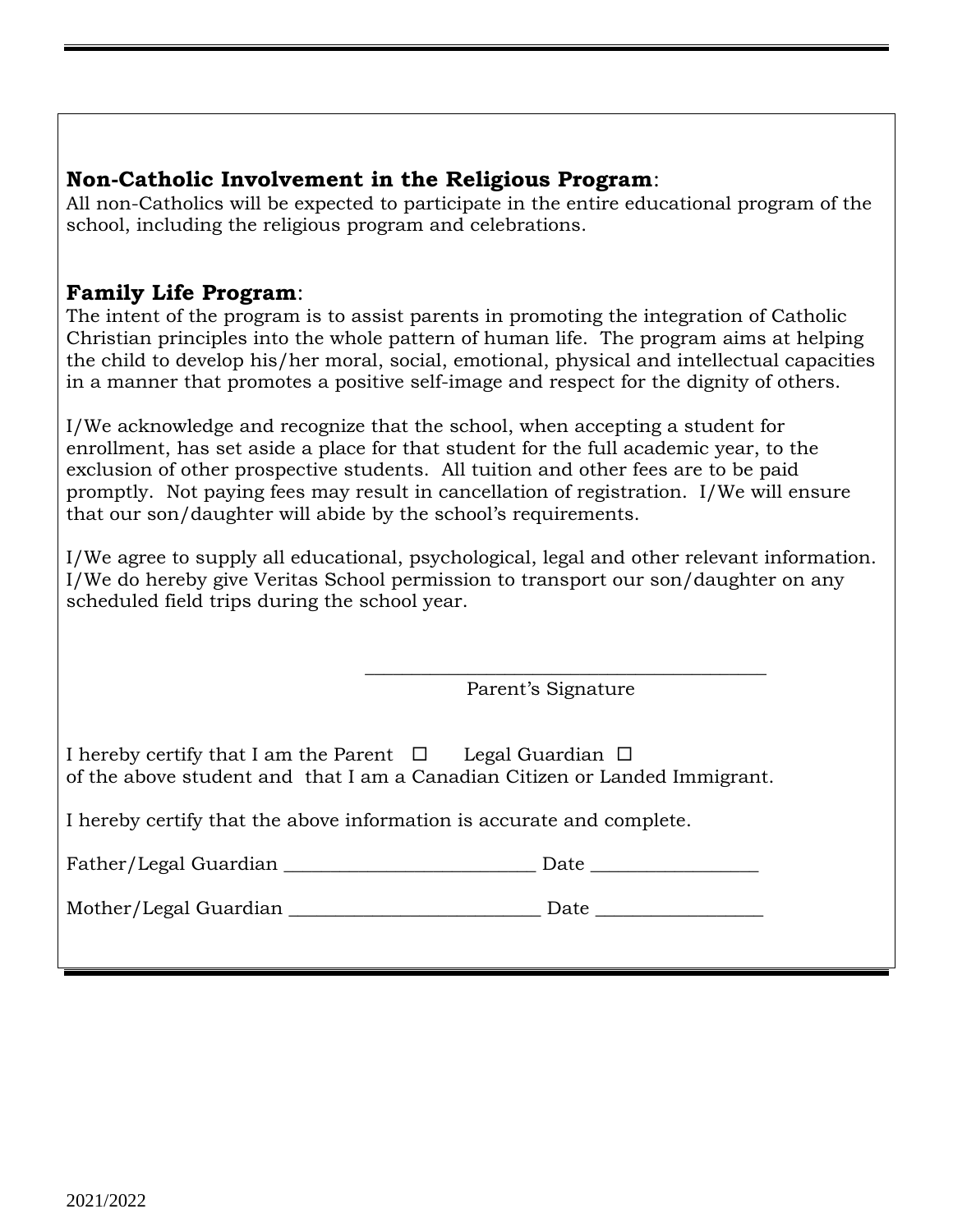# **LEGAL RESIDENCY OF PARENT –FORM A**

**(If Parents are deceased, use Form B**)

To be completed and signed by a parent or legal (court-appointed) guardian. (If legal guardian, attach copy of court order appointing you as legal guardian)

(Lawfully Admitted into Canada)

- 1. I am (please check one)
	- o A Canadian Citizen (if not born in Canada, please attach a photocopy of citizenship paper/card)
	- o A Landed Immigrant (attach photocopy of landed immigrant status paper)
	- o Lawfully admitted into Canada under one of the following documents (please circle the appropriate number below and attach photocopy of document):
		- a) Admission as a refugee claimant
		- b) A person claiming refugee status who has a letter of no objection
		- c) Student authorization(student visa) for two or more years (or issued for one year but anticipated to be renewed for one of more additional years)
		- d) Employment authorization (working permit) for two or more years (or issued for one year but anticipated to be renewed for one or more additional years)
		- e) A person carrying out official duties as a diplomatic or consular official (with a foreign representative acceptance counterfoil in his/her passport.

\_\_\_\_\_\_\_\_\_\_\_\_\_\_\_\_\_\_\_\_\_\_\_\_\_\_\_\_\_\_\_\_\_\_\_\_\_\_\_\_\_\_\_\_\_\_\_\_\_\_\_\_\_\_\_\_\_\_\_\_\_\_\_\_\_\_\_\_\_ \_\_\_\_\_\_\_\_\_\_\_\_\_\_\_\_\_\_\_\_\_\_\_\_\_\_\_\_\_\_\_\_\_\_\_\_\_\_\_\_\_\_\_\_\_\_\_\_\_\_\_\_\_\_\_\_\_\_\_\_\_\_\_\_\_\_\_\_

f) Other -documents description: (must be cleared with Immigration Canada)

*Residency of British Columbia*

- 2. I am a resident of British Columbia (please mark one)
	- $\square \quad \text{Yes} \qquad \qquad \text{Residency address} \qquad \qquad \qquad \text{Residency address}$

 $\Box$  NO I am not a resident of British Columbia

3. Confirming Signature: Parent/Legal Guardian's name: \_\_\_\_\_\_\_\_\_\_\_\_\_\_\_\_\_\_\_\_\_\_\_\_\_\_\_\_\_\_\_\_\_\_\_\_\_\_\_\_\_\_\_\_\_

 $\mathcal{L}_\text{max}$  and  $\mathcal{L}_\text{max}$  and  $\mathcal{L}_\text{max}$  and  $\mathcal{L}_\text{max}$  and  $\mathcal{L}_\text{max}$  and  $\mathcal{L}_\text{max}$ 

Parent/Legal Guardian's name: \_\_\_\_\_\_\_\_\_\_\_\_\_\_\_\_\_\_\_\_\_\_\_\_\_\_\_\_\_\_\_\_\_\_\_\_\_\_\_\_\_\_\_\_\_\_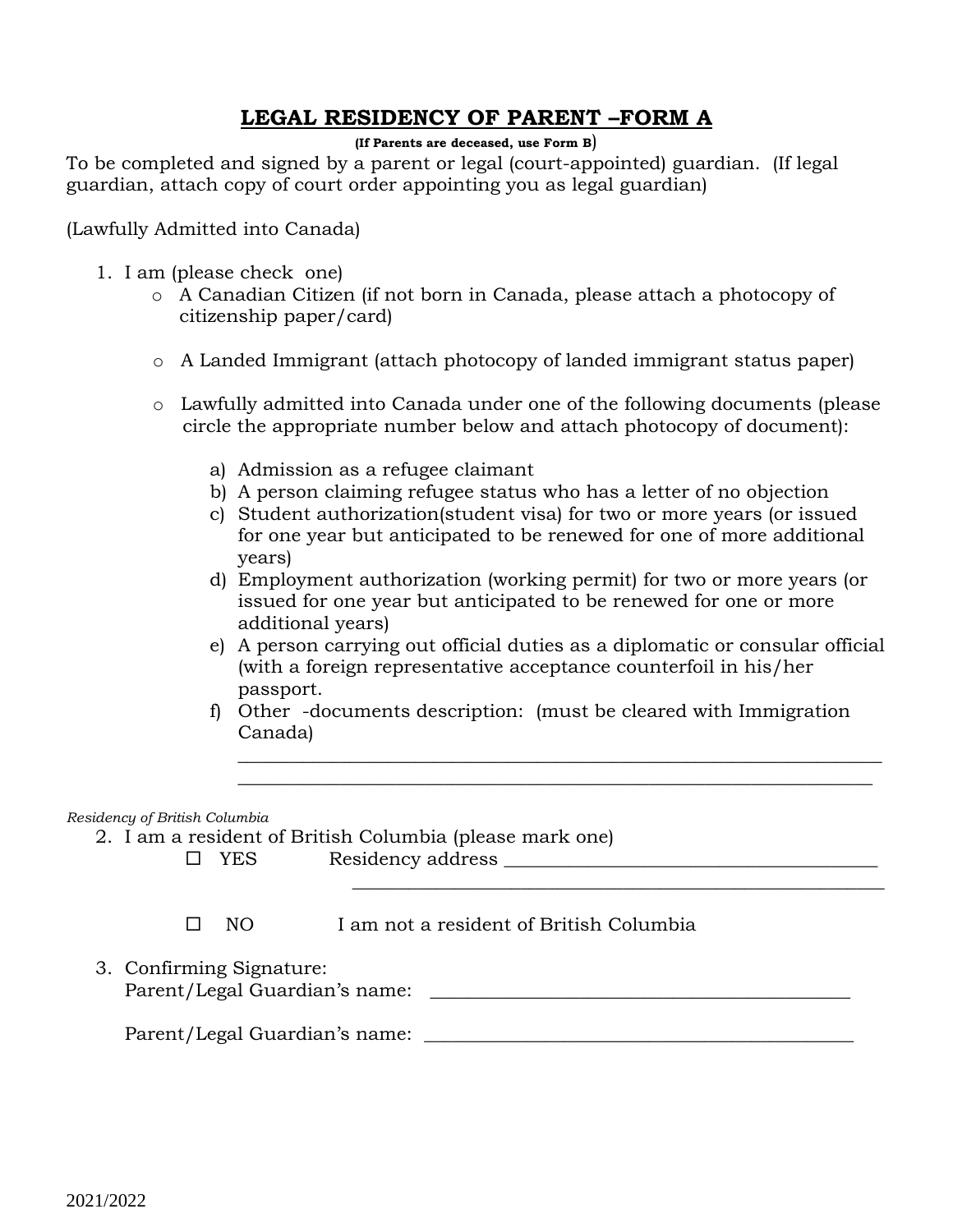## **Consent Form for the Personal Information Protection Act as per the Personal Information Privacy Policy for Parents and Students of Veritas School**

### **Please note that Veritas School's Personal Information Privacy Policy is available upon request at the school office***.*

1. I consent to having Veritas School collect personal information that may include student identification information, birth certificate, legal guardianship, court orders if applicable, parents' work numbers and email address, behavioural, academic and health information, report cards, emergency contact name and number, doctor's name and number, health insurance number and any similar information needed for registration.

I further consent to the use and disclosure of information contained in this form and otherwise collected by or on behalf of Veritas School (1) for the purpose of establishing, maintaining, and terminating the student's or parent's relationship with Veritas School, (2) for additional purposes identified when or before personal information is collected, and (3) as otherwise provided in Veritas School's Personal Information Privacy Policy, a copy of which is available on request. I also consent to the collection, use and disclosure of such personal information by and to agents, contractors and service providers of Veritas School.

### **This information is required in order to register your child at this school and assist the school authority**

**in making an informed decision as to your child's suitability and appropriate placement in the school.**

**It will also allow the school to respond immediately to an emergency. For more information, the Privacy Officer for Veritas School is Mrs. Tamara Berg (250-635-3035).**

Student Name: The Parent Signature: The Date: Date:

2. I consent to having photographs and work samples of my child used by Veritas School in the yearbook, newsletters, school website and other promotional material (not including social media).

Student Name: The Research Parent Signature: The Date: Date:

3. I acknowledge that my vehicle insurance information and driving record are required by the school to protect against third party liability claims in case of an accident, should I use my vehicle to drive for the school. I understand that this information will only be released in the event of an accident.

Student Name: \_\_\_\_\_\_\_\_\_\_\_\_\_\_\_\_\_\_Parent Signature: \_\_\_\_\_\_\_\_\_\_\_\_\_\_\_\_\_\_Date: \_\_\_\_\_\_\_\_

**Veritas School acknowledges that there will be no disclosure of personal information to unauthorized personnel or third parties who are not directly involved in school management or the care, supervision and instruction of your child at this school, unless written authorization from a parent or legal guardian is provided to the school. The school will securely store all digital and hard copy parent and student personal information***.*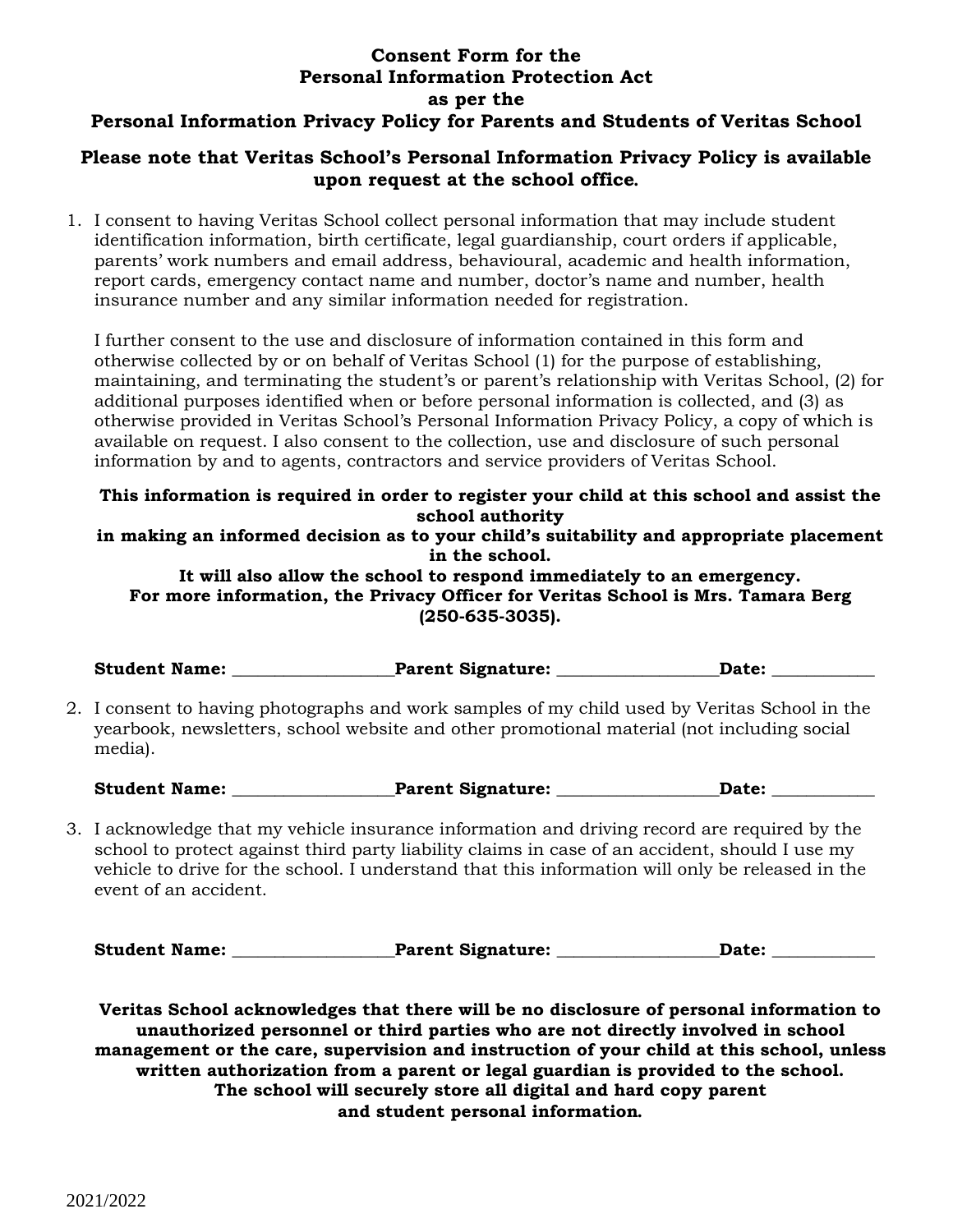#### **INTERNET USE AGREEMENT**

Internet access is available to and Grade  $K - 9$  students at Veritas School. We are very pleased to offer this tool as a valuable resource to both students and teachers for the purpose of conducting research. All students will receive Internet instruction which focuses on safety issues as well as how to navigate the Internet to search for information for school based projects. While we acknowledge that we cannot control the vast amount of information which is available on the Internet, every effort has been taken to provide on-line safety. Students will be supervised.

## *Conditions of Internet Use*

- 1. Students are responsible for their own behavior on school computers. General rules for behavior in keeping with the Veritas School Behavior Code of Conduct apply.
- 2. The Internet is provided for students for educational purposes. Access to the Internet is a privilege and is granted to students who agree to conduct themselves in a responsible manner. Inappropriate use or behavior will result in cancellation of Internet privileges for the remainder of the year or as determined by the Principal.

## *Inappropriate Use or Behavior Consists of (and is not limited to):*

- Attempting to download information without teacher permission
- Printing from the Internet without teacher permission
- Consistently not following teacher instructions
- Attempting to access inappropriate sites, chat rooms and social media platforms
- Intentionally damaging computers

*As the parent or legal guardian, I have read the Internet Use Agreement and grant permission for my son or daughter to access the Internet. I understand that the Internet access is designed for educational purposes only. I understand that Veritas School has taken every precaution within their power to provide for online safety. I also understand that my son or daughter will be held responsible for any violations.*

**Parent's Signature: \_\_\_\_\_\_\_\_\_\_\_\_\_\_\_\_\_\_\_\_\_\_\_ Date: \_\_\_\_\_\_\_\_\_\_\_\_\_\_\_\_\_\_\_\_\_\_\_\_**

## **LOCAL FIELD TRIP AGREEMENT**

I hereby give my consent for my child to participate in all school-organized local field trips throughout their attendance at Veritas School. Such field trips can include, but are not limited to, swimming, skating, curling, short walks, and visits to the airport, city hall, fire hall, library, and other local facilities. If I do not wish for my child to participate in a specific field trip, I will provide written notice. This consent does not include travel outside of Terrace / Thornhill or overnight trips. Please note that booster seats will be used in accordance to regulations.

 $\Box$  My child can participate in all school-organized local field trips.

**Parent's Signature: \_\_\_\_\_\_\_\_\_\_\_\_\_\_\_\_\_\_\_\_\_\_\_ Date: \_\_\_\_\_\_\_\_\_\_\_\_\_\_\_\_\_\_\_\_\_\_\_\_**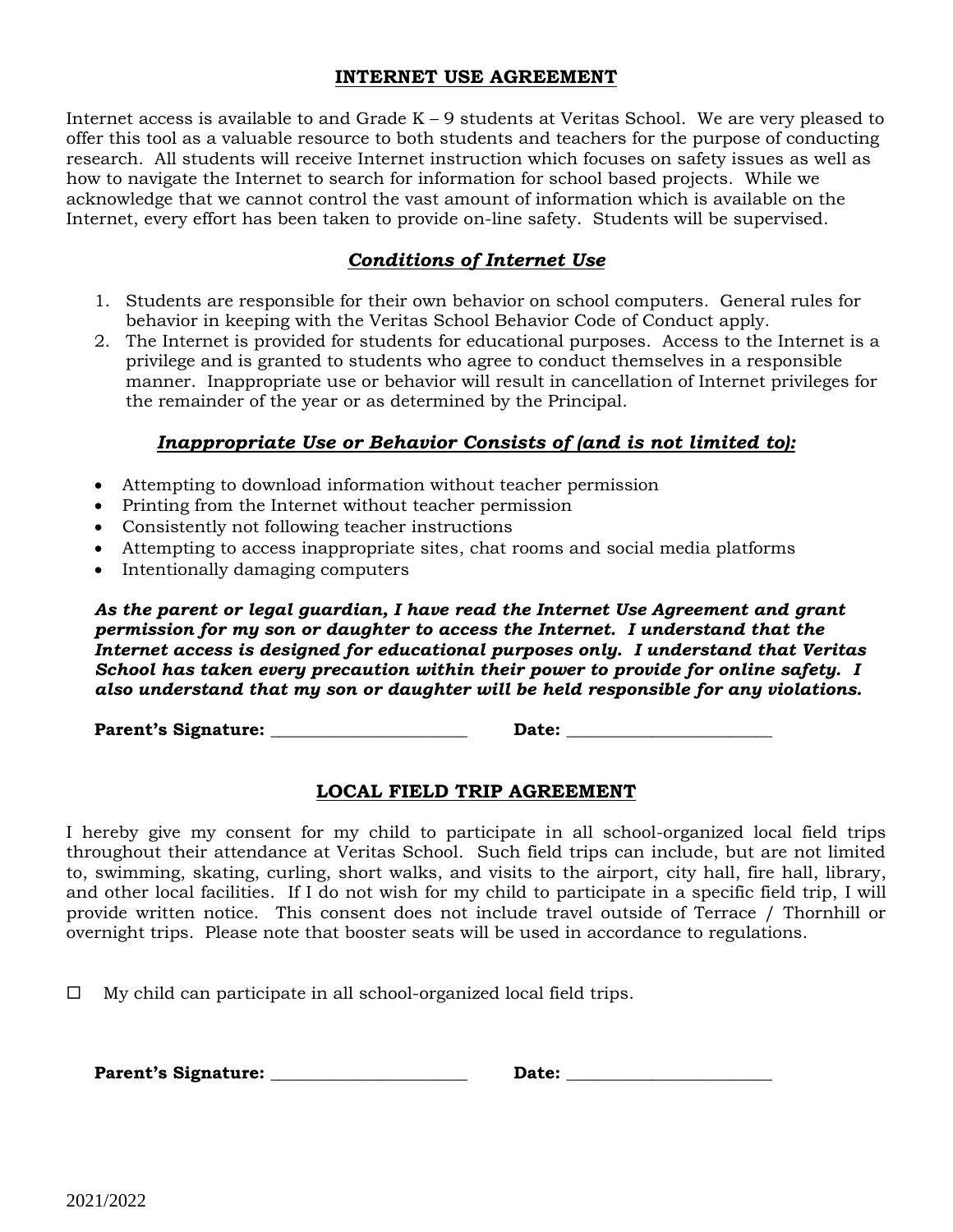### **PHOTO AND MEDIA CONSENT**

During the school year, your child may be photographed or videoed at various school events (school learning, Sports Day, field trips, etc.). With your consent, Veritas School may use these images in print publications, online publications presentations, diocese or school websites and social media. Please be advised that no royalty, fee, or other compensation shall become payable to you by reason of such use.

Please indicate your preference below.

- $\Box$  Yes, my child's image may be reproduced and released for school use for all uses listed above.
- $\Box$  Yes, my child's image may be reproduced and released for school use for all the uses listed above, with exception of \_\_\_\_\_\_\_\_\_\_\_\_\_\_\_\_\_\_\_\_\_\_\_\_\_\_\_\_\_\_\_\_\_\_\_\_\_\_\_\_\_\_\_\_\_\_\_\_\_\_\_\_\_\_\_\_\_\_\_\_\_\_\_\_\_\_.
- $\Box$  No, my child's image may not be reproduced and released for school use.

Parent/Guardian Name: \_\_\_\_\_\_\_\_\_\_\_\_\_\_\_\_\_\_\_\_\_\_\_\_\_\_\_\_\_\_\_\_\_\_\_\_\_\_\_\_\_\_

Parent/Guardian Signature: \_\_\_\_\_\_\_\_\_\_\_\_\_\_\_\_\_\_\_\_\_\_\_\_\_\_\_\_\_\_\_\_\_\_\_\_\_\_

Date of Signature: \_\_\_\_\_\_\_\_\_\_\_\_\_\_\_\_\_\_\_\_\_\_\_\_\_\_\_\_\_\_\_\_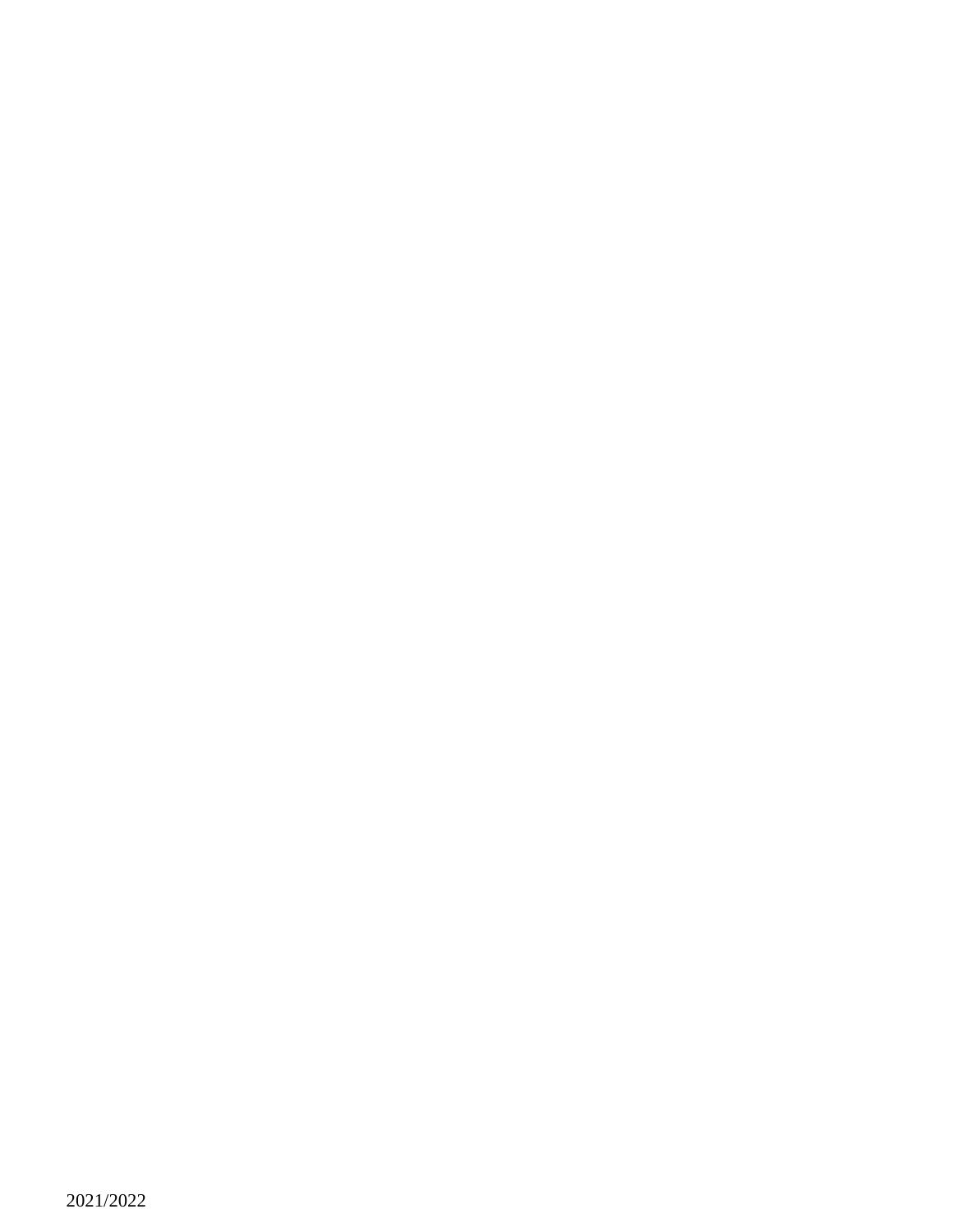## **Catholic Independent Schools Diocese of Prince George**

#### **FAMILY STATEMENT OF COMMITMENT**

"Motivated by a Christ-centered vision of humanity and human history, our school promotes the formation of the whole person. Such formation embraces not only intellectual, but also physical, emotional, moral and spiritual dimensions of human growth in accordance with the teachings of the Catholic Church. Intellect, emotions, creative ability and cultural heritage have a place in the life of the school. Human knowledge and skills are recognized as precious in thems elves, but find their deepest meaning in God's plan for creation." From the PHILOSOPHY OF EDUCATION FOR CATHOLIC SCHOOLS IN THE PROVINCE OF BC by Catholic Bishops of BC. Catholic Schools are committed to fidelity to Jesus Christ, Who said, "Seek first the kingdom of God." The school emphasizes first and foremost the teaching and practice of the Catholic faith. All students, regardless of their religious affiliation, must participate in all the religious instruction and activities of the school community.

CISPG Schools recognize that students may come from family situations that do not conform to the moral teachings of the Catholic Church. Although the personal family background of a student is not an absolute obstacle to enrolment in a CISPG school, when parents choose a lifestyle directly opposed to the Church's deeply held moral teachings, they should recognize that the school is not the right place for their child, since the home and school would be giving contradictory teaching.

Partners (home, school, parish) in Catholic education must work together to provide an environment where faith and learning go hand in hand, leading young people to fullest development. Parents and guardians who enrol their children accept that the school will at all times uphold the teachings of the Roman Catholic Church. While present on the school campus and in school-related activities offsite, every adult must demonstrate conduct that upholds the school's declared mission. A coherent witness to Catholic moral teaching is expected at all times, especially in the public forum.

The following statements confirm parental support of the goals and philosophy of our Catholic school and need to be accepted by all members of the community. Read them carefully. They ask you to make a commitment to the values of our Catholic School community. If you have any questions or concerns regarding this family commitment form, please bring them to the Principal or Pastor who will gladly discuss them with you.

By returning the signed statement with your completed application, you accept the responsibility of this commitment.

- 1. Parents and guardians agree that they and their families will exhibit conduct consistent with Catholic denominational standards. The determination of whether any conduct contravenes these standards is the right of the CISPG Board of Directors.
- 2. All students are required to participate in our religious education curricular and co-curricular programs, including liturgical celebrations, prayer, retreats and other spiritual activities.
- 3. Parents/Guardians are expected to participate in the religious education program as required.
- 4. Regular school attendance and full participation in all aspects of the academic program of the school are required of every student. Each student is expected to strive toward the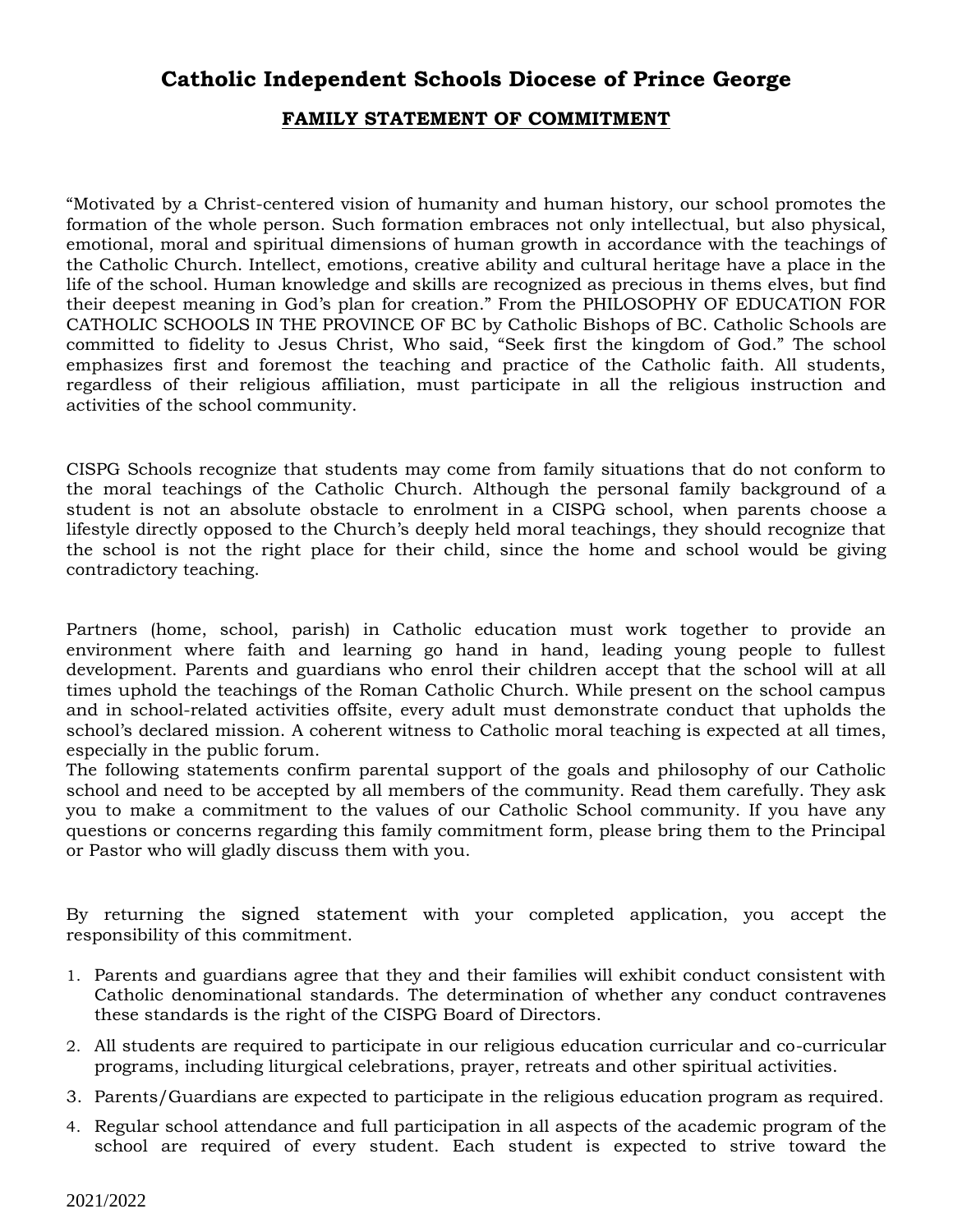development of his/her full academic potential. Parents are expected to support the academic program as required.

- 5. Each family is expected to support and participate in the fund-raising activities of the school.
- 6. Each student is expected to know and follow school policies on behaviour.
- 7. Parents/Guardians are expected to know and support school policy and procedures.
- 8. Parents/Guardians are expected to attend program-related events including but not limited to parent/teacher conferences and meet the teacher events.
- 9. Parents/Guardians agree to accept the responsibility for the cost of tuition, supplies, and other school activities.
- 10.If any of these conditions are not met, the school reserves the right to refuse admission, or remove a student from the school.

Every child's needs are complex. As, such, we reserve the right to re-evaluate your child's enrollment if their learning needs are not being met despite our best efforts.

#### **I have read and understand the above expectations and commitments and I hereby accept them as stated.**

Family Name (Please Print)

Parent/Guardian Signature: \_\_\_\_\_\_\_\_\_\_\_\_\_\_\_\_\_\_\_\_\_\_\_\_\_\_\_\_\_\_\_\_\_\_\_\_\_\_\_\_\_\_\_\_\_\_\_\_\_\_\_\_\_\_\_\_\_

Date: \_\_\_\_\_\_\_\_\_\_\_\_\_\_\_\_\_\_\_\_\_\_\_\_\_\_\_\_

\_\_\_\_\_\_\_\_\_\_\_\_\_\_\_\_\_\_\_\_\_\_\_\_\_\_\_\_\_\_\_\_\_\_\_\_\_\_\_\_\_\_\_\_\_\_\_\_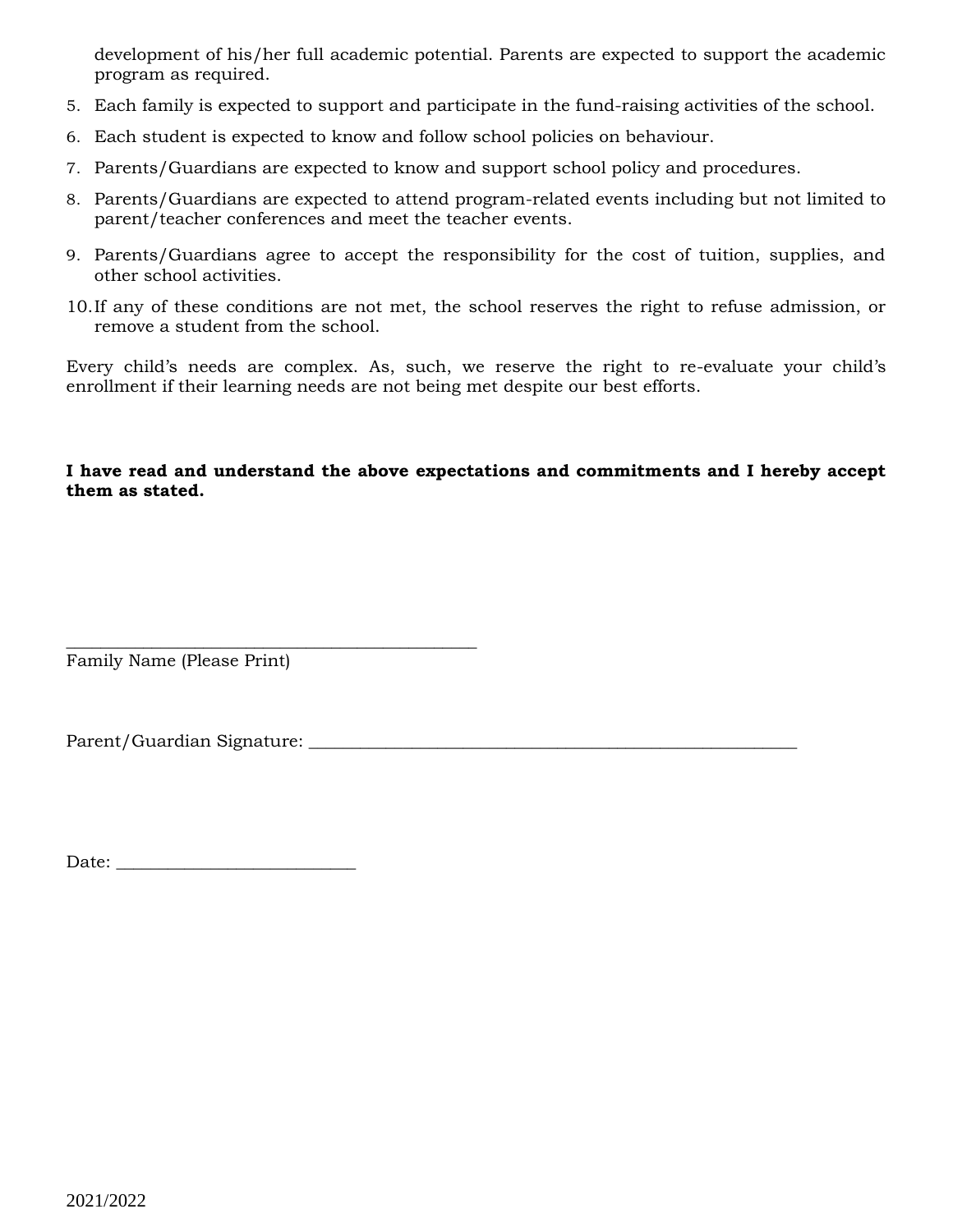## **VOLUNTEER APPLICATION FORM**

| <b>VOLUNTEER</b>                                                                                                  |                              |                                                                                   |                                                            |
|-------------------------------------------------------------------------------------------------------------------|------------------------------|-----------------------------------------------------------------------------------|------------------------------------------------------------|
|                                                                                                                   |                              |                                                                                   |                                                            |
|                                                                                                                   | Surname                      | Given Names                                                                       |                                                            |
|                                                                                                                   | <b>Street</b>                |                                                                                   |                                                            |
|                                                                                                                   |                              | City                                                                              | Postal Code                                                |
|                                                                                                                   |                              | Home                                                                              | <u> 1989 - Johann John Stone, mars et al.</u><br>Work      |
|                                                                                                                   |                              |                                                                                   |                                                            |
|                                                                                                                   |                              | Name                                                                              | Phone                                                      |
|                                                                                                                   |                              |                                                                                   |                                                            |
|                                                                                                                   |                              |                                                                                   |                                                            |
|                                                                                                                   |                              |                                                                                   |                                                            |
|                                                                                                                   |                              |                                                                                   |                                                            |
|                                                                                                                   |                              |                                                                                   |                                                            |
| <b>Library Volunteer</b><br>Technology Volunteer<br><b>Recycling Program Volunteer</b><br><b>Office Volunteer</b> |                              |                                                                                   | Fundraising<br><b>Social Events</b><br><b>Phone Parent</b> |
| <b>REFERENCES</b>                                                                                                 |                              |                                                                                   |                                                            |
| 1.                                                                                                                |                              |                                                                                   |                                                            |
|                                                                                                                   | <b>Name</b>                  | Phone number                                                                      | Relationship                                               |
| 2.                                                                                                                | <b>Name</b>                  | Phone number                                                                      | Relationship                                               |
|                                                                                                                   |                              |                                                                                   |                                                            |
|                                                                                                                   | <b>CRIMINAL RECORD CHECK</b> |                                                                                   |                                                            |
|                                                                                                                   |                              | I am willing to submit to a criminal record check at no financial cost to myself. |                                                            |
|                                                                                                                   |                              |                                                                                   |                                                            |
|                                                                                                                   |                              |                                                                                   |                                                            |
| <b>SIGNATURE:</b>                                                                                                 |                              | Signature of Volunteer                                                            |                                                            |
|                                                                                                                   |                              |                                                                                   |                                                            |
| <b>APPROVAL:</b>                                                                                                  |                              | Signature of Principal                                                            |                                                            |
|                                                                                                                   |                              |                                                                                   |                                                            |
|                                                                                                                   |                              |                                                                                   |                                                            |